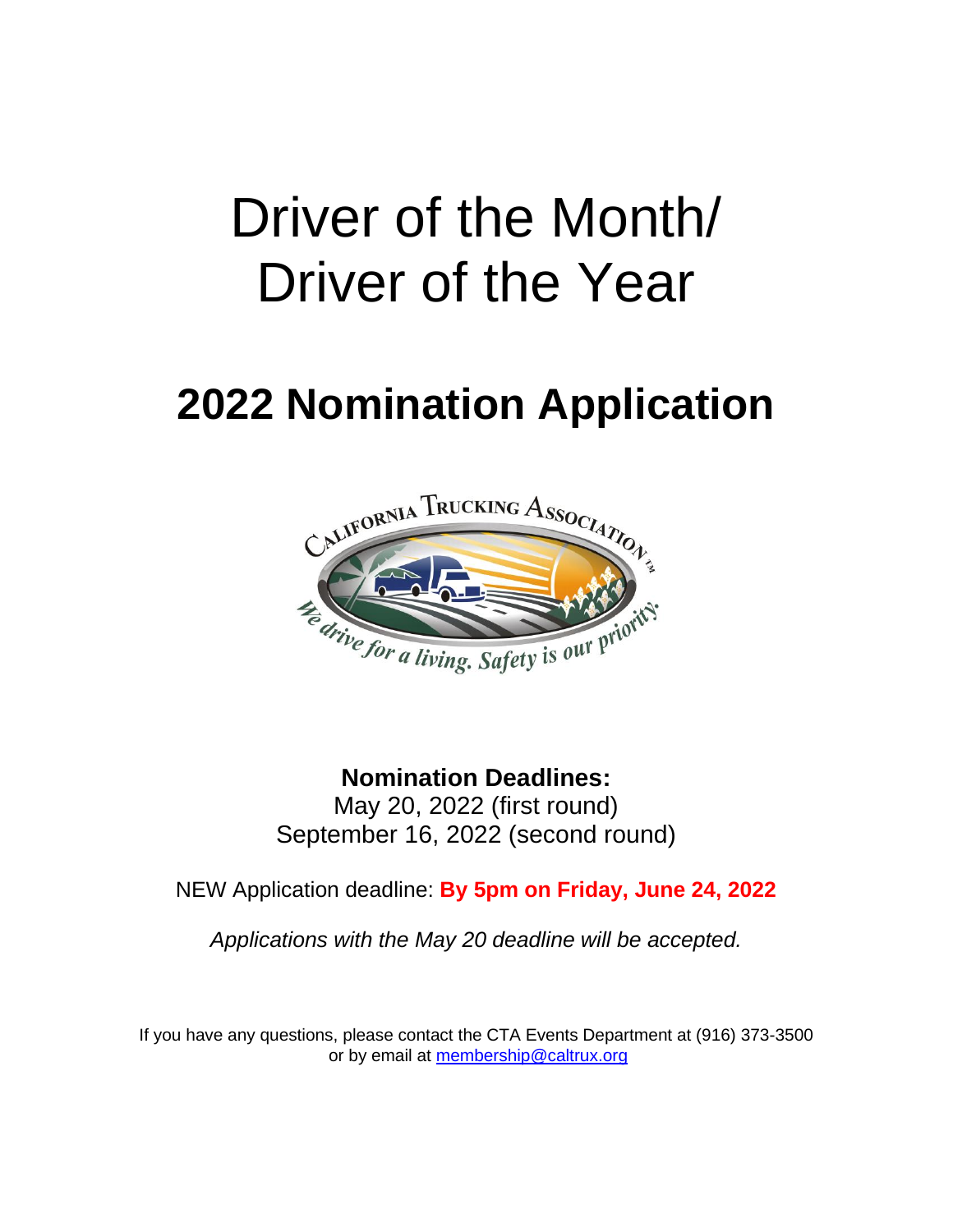#### **2022 Driver of the Month/Year Awards Program**

Drivers of the Month are chosen each year from 3 categories: 1 to 10 Years, 11 to 20 Years, and 21 or more years of professional driving experience. A maximum of 12 local drivers and 12-line drivers are selected in each category in both the North and South divisions. Both Divisions will have a Driver of the Year selected from all the winners in that division. Drivers with less than 11 years of professional driving experience are not eligible to be considered for the Driver of the Year award.

The Selection Committee for CTA's Driver of the Month program may include officers from agencies regulating highway safety, safety specialists from the motor fleets, and insurance companies.

The Committee members make their selections from the information contained in this form. Every item should be filled in completely. Every effort should be made to verify the years of service, miles, preventable and nonpreventable accidents, for both past and present employers. An individual driver is eligible to be selected as Driver of the Month every two years. If a driver was awarded Driver of the Month in the previous year, he or she may be nominated the current year as an Honorable Mention Award. The Honorable Mention recipients are eligible to be named Driver of the Year.

Selections will be made on the following basis:

- 1. Any contributions to highway safety.
- 2. A long-standing record of courteous and safe driving.
- 3. Any deeds of heroism on the road.
- 4. Outstanding acts of courtesy on the highway.
- 5. Company safety and training projects, participation in the Truck Driving Championships, and other driving skills or safety awards.
- 6. Civic and fraternal group activities and community service.

**All** preventable and non-preventable accidents in the driver's career must be recorded and explained. In trying to decide between drivers with nearly identical records, the nature of non-preventable accidents can be very important. **Note**: The only accidents which do not need to be counted against the contestant's record are: 1) When the contestant's vehicle was legally and properly parked, and 2) When the contestant's vehicle was stopped in traffic and in compliance with a traffic sign or signal, or at the direction of a peace officer. Please include any additional facts about the driver on a separate sheet and submit it with the nomination form.

A company with current membership in good standing may enter California domiciled drivers with no limit on the number of entries. All nominations are considered for each of the remaining months of the year in which they were submitted. The Selection Committee may award drivers with outstanding records, who still could not be declared drivers of the month, a Certificate of Merit. The supervisor who submitted the nomination will be notified of the winners. **Companies with winners are to pay a \$100 entry fee per driver to help provide awards and an official ring for the Driver of the Year.**

The Selection Committee meets twice a year in June and October. It is necessary to choose winners for the remainder of the year in October so that a Driver of the Year can be selected and nominated for national honors and the planning of the awards banquets. Awards Banquets will be held in November.

Each Driver of the Month will receive a commemorative award and the company will receive a plaque. The Drivers of the Year will receive an official ring.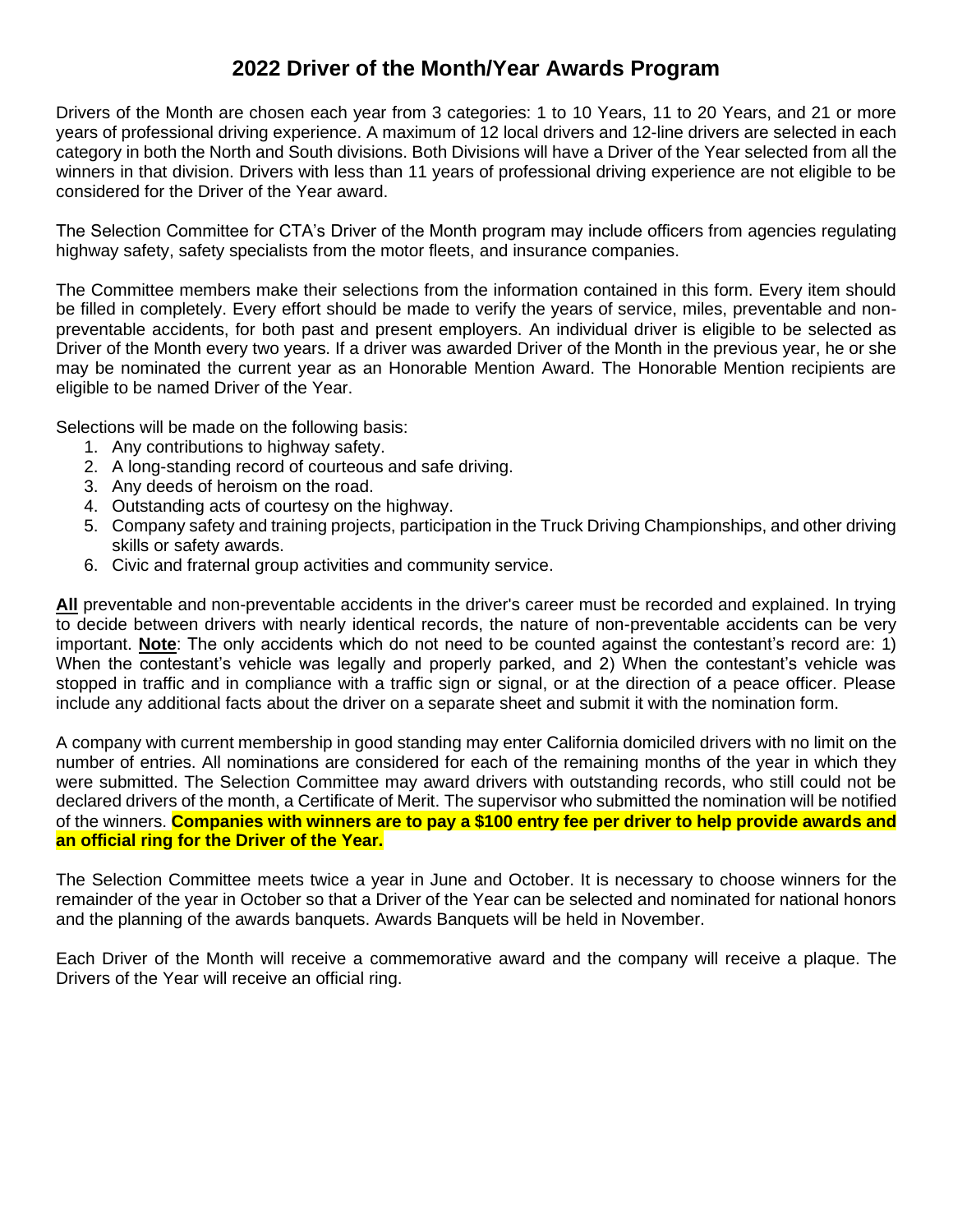### **2022 Driver of the Month/Year Awards Application**

To be completed by the company official who is nominating the driver. Please type or print.

|                               |                                                                                                                                                                                                                                                                                                                                                                                                                                                              | Company Name: Company Name: 2008. [1] Driver's Home Terminal: |  |               |           |  |
|-------------------------------|--------------------------------------------------------------------------------------------------------------------------------------------------------------------------------------------------------------------------------------------------------------------------------------------------------------------------------------------------------------------------------------------------------------------------------------------------------------|---------------------------------------------------------------|--|---------------|-----------|--|
|                               |                                                                                                                                                                                                                                                                                                                                                                                                                                                              |                                                               |  |               |           |  |
|                               |                                                                                                                                                                                                                                                                                                                                                                                                                                                              |                                                               |  |               |           |  |
|                               |                                                                                                                                                                                                                                                                                                                                                                                                                                                              |                                                               |  |               |           |  |
| Location (select one):        | $\Box$ Northern $\Box$ Southern                                                                                                                                                                                                                                                                                                                                                                                                                              |                                                               |  |               |           |  |
| <b>Division</b> (select one): | $\Box$ Line (long distances or between cities) $\Box$ Local (driving within 100 air miles)                                                                                                                                                                                                                                                                                                                                                                   |                                                               |  |               |           |  |
|                               | <b>Commercial vehicle driving experience:</b> $\Box$ 1 to 10 years $\Box$ 11 to 20 years $\Box$ 21+ years                                                                                                                                                                                                                                                                                                                                                    |                                                               |  |               |           |  |
| 3.                            | 1. Please enclose a copy of driver's current DMV printout (Pull Notice, MVR or DMV Report - ALL<br>information must be current and valid). Must indicate the current medical card expiration date.<br>2. You may attach copies of letters of commendation from the drivers file, if applicable/<br>A digital color head and shoulder photo of applicant will be requested for the winners after the<br>judging. Do NOT submit a photo with this application. |                                                               |  |               |           |  |
|                               | Did this driver win a California Trucking Association Driver of the Month award in 2020?                                                                                                                                                                                                                                                                                                                                                                     |                                                               |  | $\Box$ Yes    | ∐ No      |  |
|                               | If your driver wins, will you be participating in the awards presentation in November?                                                                                                                                                                                                                                                                                                                                                                       |                                                               |  | $\square$ Yes | $\Box$ No |  |
| (Signature must be present.)  | We have thoroughly investigated the history, background, and accident/injury statistics of this individual and<br>attest that the information submitted on this Driver of the Month application is true, accurate, and complete.                                                                                                                                                                                                                             |                                                               |  |               |           |  |
|                               |                                                                                                                                                                                                                                                                                                                                                                                                                                                              |                                                               |  |               |           |  |
|                               | Signature (if submitting electronically, type initials as electronic signature)                                                                                                                                                                                                                                                                                                                                                                              |                                                               |  |               |           |  |

Typed name and title: \_\_\_\_\_\_\_\_\_\_\_\_\_\_\_\_\_\_\_\_\_\_\_\_\_\_\_\_\_\_\_\_\_\_\_\_\_\_\_\_\_\_\_\_\_\_\_\_\_\_\_\_\_\_\_\_\_\_\_\_\_\_\_\_\_\_\_\_\_\_

#### **Nomination Deadlines:**

May 20, 2022 (first round) September 16, 2022 (second round)

Please email completed applications to [membership@caltrux.org](mailto:membership@caltrux.org)